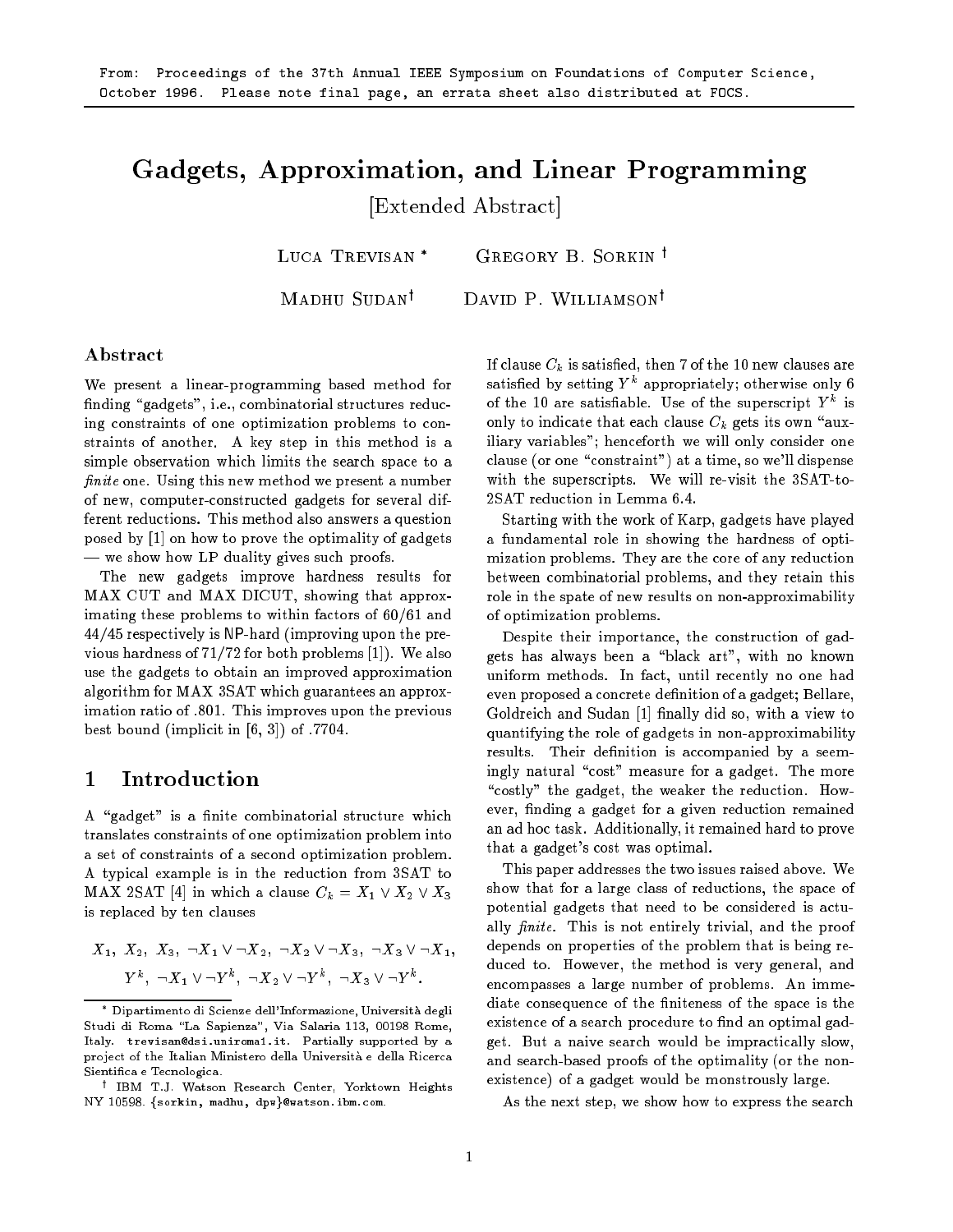for a gadget as a linear program (LP) whose constraints guarantee that the potential gadget is indeed valid, and whose objective function is the cost of the gadget. Central to this step is the idea of working with weighted versions of optimization problems rather than unweighted ones. (The latter would yield an integer program (IP) while the former yields an LP). This seemingly helps only in showing hardness of weighted optimization problems, but a new result due to Crescenzi, Silvestri and Trevisan [2] shows that for a large class of optimization problems (including all the ones considered in this paper), the weighted versions are exactly as hard with respect to approximation as the unweighted ones. Therefore, working with the weighted version is as good as working with the unweighted one.

The LP representation has many benefits. First, we are able to search for much more complicated gadgets than is feasible manually. Second, we can use the theory of LP duality to present short(er) proofs of optimality of gadgets and non-existence of gadgets. Last, we can solve relaxed or constrained versions of the LP to obtain upper and lower bounds on the cost of a gadget, which can be signicantly quicker than solving the actual LP. Being careful in the relaxing/constraining process (and with a bit of luck) we can often get the bounds to match, thereby producing optimal gadgets with even greater efficiency!

Armed with this tool for finding gadgets (and an  $R_{\rm N}$ ,  $0000$ ,  $0.5L$ , and often  $R_{\rm N}$  and  $R_{\rm N}$ , we examine some of the known gadgets and construct many new ones. [1] presented gadgets reducing the computation of a verifier to several problems, including MAX 3SAT, MAX 2SAT, and MAX CUT. We examine these in turn and show that the gadgets in [1] for MAX 3SAT and MAX 2SAT were optimal, but their MAX CUT gadget was not. We improve on the efficiency of the last, thereby improving on the factor to which approximating MAX CUT can be shown to be NP-hard. We also construct a new gadget for the MAX DICUT problem, thereby strengthening its hardness. Our final result, obtained by plugging our gadget into the proof of [1], shows that approximating MAX CUT to within a factor of  $60/61$  is NP-hard, as is approximating MAX DICUT to within a factor of  $44/45$ . (For both problems, the previous best hardness factor was  $71/72$  [1].)<sup>2</sup>

Obtaining better reductions between problems can also yield improved approximation algorithms for some problems (if the reduction goes the right way!). We illustrate the point by constructing a gadget reducing MAX 3SAT to MAX 2SAT. Using this new reduction in combination with a technique of Goemans and Williamson [5, 6] and the state-of-the-art .931approximation algorithm for MAX 2SAT due to Feige and Goemans [3] (which improves upon the previous (famous)  $.878$ -approximation algorithm of [6]), we obtain a :801-approximation algorithm for MAX 3SAT. The best result that could be obtained previously, by combining the technique of [5, 6] and the bound of [3], was :7704. (This is not mentioned explicitly anywhere but why would we lie. See also the :769-approximation algorithm in the paper of Ono, Hirata, and Asano [8].)

Finally, our reductions have implications for probabilistically checkable proof systems. Let  $PCP_{c,s}[\log, q]$ be the class of languages that admit membership proofs that can be checked by a probabilistic verifier that uses a logarithmic number of random bits, reads at most  $q$  bits of the proof, accepts correct proofs with probability at least c, and accepts strings not in the language with probability at most  $s$ . We show: first, that there exist constants c and s,  $c/s > 34/33$ , such that  $NP \subset PCP_{c,s}[\log, 2]$ ; and second, for all c, s with  $c/s > 2.7214$ , PCP<sub>c,s</sub>[log, 3]  $\subseteq$  P. The best previously known bounds for these results were 74/73 [1] and 4 [9] respectively.

All the gadgets we use are computer constructed. In the final section, we present an example of a "lower bound" on the performance of a gadget; the bound is not computer constructed (and cannot be, by the nature of the problem), but it still relies on defining an LP which describes the optimal gadget, and extracting a lower bound from the LP's dual.

Organization of this paper The next section introduces precise definitions which formalize the preceding outline. Section 3 presents the finiteness proof and the LP-based search strategy. Section 4 contains negative (non-approximability) results and the gadgets used to derive them. Section 5 briefly describes our computer system for generating gadgets. Section 6 presents the positive result for approximating MAX 3SAT. Section 7 presents an example of a proof of the optimality of a gadget.

<sup>1</sup> respectively, an IBM RiscSystem/6000 workstation, the IBM Optimization Subroutine Library, which includes a linear programming package, and (not that we're partisan) IBM's APL2 programming language

<sup>2</sup>Note that approximation ratios in this paper for maximiza-

tion problems are less than 1, and represent the weight of the solution achievable by a polynomial time algorithm, divided by the weight of the optimal solution. This is the reciprocal of the factors mentioned in [1] and exactly the factors as stated in [10, 5, 6, 3].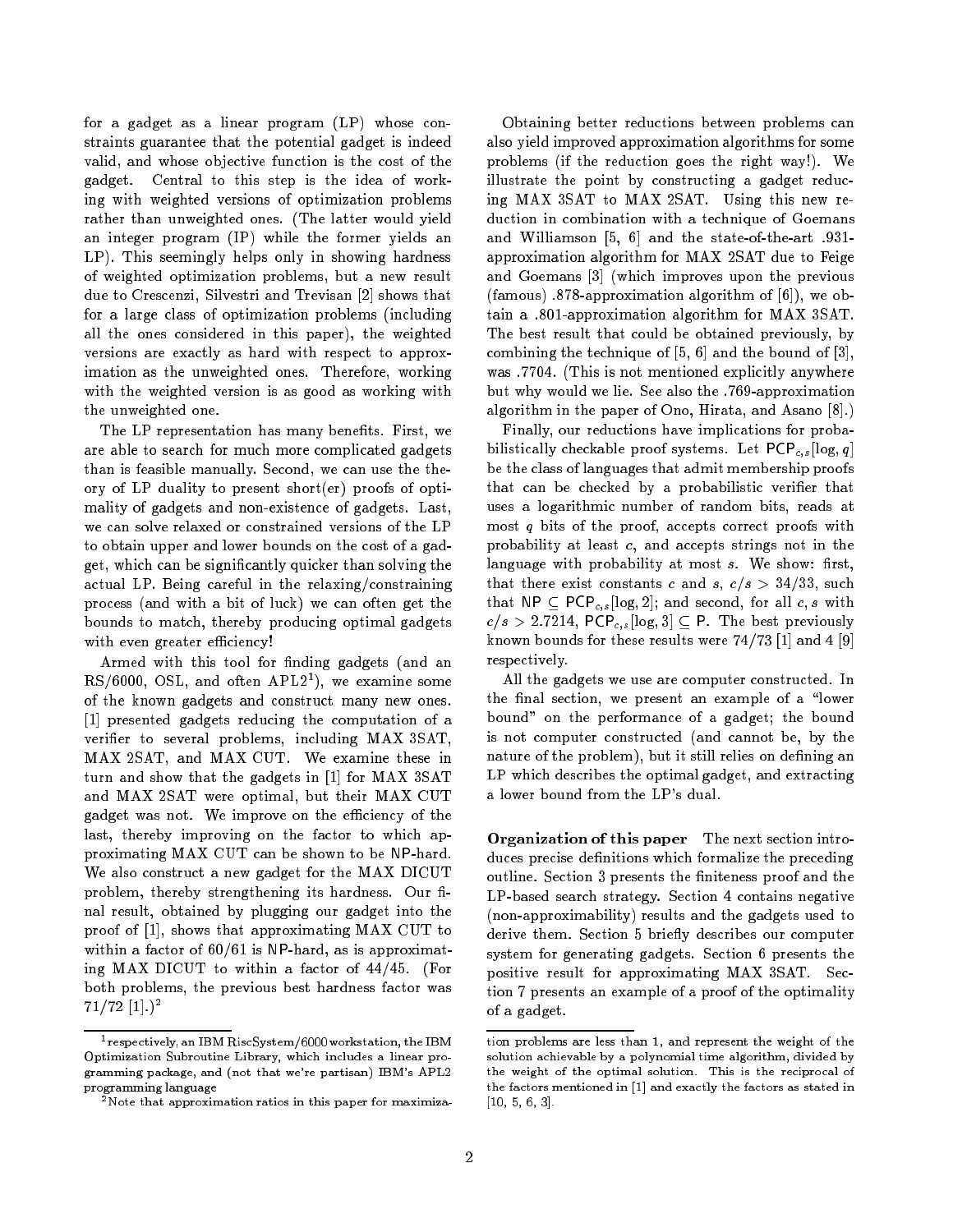#### **Definitions**  $\overline{2}$

We begin with some definitions we will need before giving the denition of a gadget from [1].

Definition 2.1 A  $(k$ -ary) constraint function is a boolean function  $f: \{0,1\}^k \rightarrow \{0,1\}.$ 

When it is applied to variables  $X_1, \ldots, X_k$  (see the following definitions) the function  $f$  is thought of as imposing the constraint  $f(X_1, \ldots, X_k) = 1$ . In the opening example, the reduction from 3SAT to MAX 2SAT, f is the constraint  $X_1 \vee X_2 \vee X_3$ .

**Definition 2.2** A constraint family  $F$  is a finite collection of constraint functions. The arity of  $F$  is the maximum number of arguments of the functions in  $\mathcal F$ .

In the reduction from 3SAT to MAX 2SAT,  $\mathcal F$  contains the three binary (2-ary) constraint functions  $f_{00}(a_1, a_2) = a_1 \vee a_2, f_{10}(a_1, a_2) = \neg a_1 \vee a_2, \text{ and}$  $f_{11}(a_1,a_2) = \neg a_1 \vee \neg a_2$ , and the two unary (1-ary) constraint functions  $f_0(a_1) = a_1$  and  $f_1(a_1) = \neg a_1$ . How these are applied is formalized in the next definition.

**Definition 2.3** A *constraint*  $C$  over a variable set  $X_1, \ldots, X_n$  is a pair  $C = (f, (i_1, \ldots, i_k))$  where  $f$  :  $\{0,1\}^k \rightarrow \{0,1\}$  is a constraint function and  $i_j \in [n]$ for  $j \in [k]$ . Variable  $X_j$  is said to occur in C if  $j \in \{i_1, \ldots, i_k\}$  The constraint C is said to be satis- $\mathit{fied}$  by an assignment  $\vec{a} = a_1, \ldots, a_n$  to  $X_1, \ldots, X_n$  if  $C(a_1,\ldots,a_n)\ \equiv\ f(a_{i_1},\ldots,a_{i_k})\ =\ 1.$  We say that constraint C is from F if  $f \in F$ .

So in the opening example, the first constraint  $\neg X_1$ could be described as  $(f_1, (1))$ , while (if we give Y the index 4), the last clause  $\neg X_3 \vee \neg Y$  is the constraint  $(f_{11}, (3, 4)).$ 

We can now formally define a gadget.

**Demition 2.4** [Gadget [1]] For  $\alpha \in \mathcal{R}^+$ , a constraint function  $f : \{0,1\}^k \rightarrow \{0,1\}$ , and a constraint family  ${\mathcal F}$ : an  $\alpha$ -gadget (or "gadget with performance  $\alpha$ ") reducing  $f$  to  ${\mathcal F}$  is a finite collection of real weights  $w_j\,\geq 0$ , and associated constraints  $C_j$  from  $\mathcal F$  over primary variables  $X_1, \ldots, X_k$  and auxiliary variables  $Y_1, \ldots, Y_n$ , with the property that, for boolean assignments  $\vec{a}$  to  $X_1, \ldots, X_k$ and  $v$  to  $I_1,\ldots,I_n$ , the following are satisfied.

$$
(\forall \vec{a} : f(\vec{a}) = 1) (\forall \vec{b}) : \sum_{j} w_j C_j(\vec{a}, \vec{b}) \leq \alpha, \qquad (1)
$$

$$
(\forall \vec{a} : f(\vec{a}) = 1) (\exists \vec{b}) : \sum_j w_j C_j(\vec{a}, \vec{b}) = \alpha, \quad (2)
$$

$$
(\forall \vec{a} : f(\vec{a}) = 0) (\forall \vec{b}) : \sum_{j} w_j C_j(\vec{a}, \vec{b}) \leq \alpha - 1.3)
$$

The gadget is *strict* if, in addition,

$$
(\forall \vec{a} : f(\vec{a}) = 0) \; (\exists \vec{b}) : \; \sum_j w_j C_j(\vec{a}, \vec{b}) \;\; = \;\; \alpha - 1. (4)
$$

We say that the function  $v = v(u)$  is a withess for the gadget if equation (2) (and, for a strict gadget, equa $t$  and  $\left( \frac{4}{7}, \frac{1}{7}, \frac{5}{7}\right)$  is satisfied by  $v(u)$ . For a given withess function  $v_i$ , the function  $v_i(u) = v(u)_i$ .

To show that the introductory example is a strict 7 gadget, one witness (it is not unique) is the function  $v_1, u_2, u_3$  =  $u_1 \wedge u_2 \wedge u_3$ . It is straightforward to verify that this satisfies 7 clauses if one, two, or all three of  $a_1, a_2$ , and  $a_3$  are 1, and satisfies 6 clauses if  $a_1 = a_2 = a_3 = 0$ ; it is a separate step to verify that no satisfying assignment gives a value exceeding 7, and no unsatisfying assignment gives a value exceeding 6.

We observe that because the weights may all be rescaled, what is signicant is the ratio of the right-hand sides of equations  $(1-4)$ . A "strong" gadget is one with a small  $\alpha$ ; in particular, if  $\alpha' > \alpha$ , any  $\alpha$ -gadget is also automatically (after re-scaling) an  $\alpha$ -gadget. (But strictness is not maintained.) In the extreme, a 1-gadget would do a perfect reduction.

Because of the natural association between a gadget and the corresponding function  $\sum w_i C_i$ , a gadget may be thought of as an instance of a \(weighted) constraint satisfaction problem".

**Definition 2.5** For a function family F, MAX F is the optimization problem whose instances consist of  $m$  constraints from  $F$ , on  $n$  variables, and whose objective is to find an assignment to the variables which maximizes the number of satisfied constraints.

Viewed as a constraint satisfaction problem, a gadget has the property that when restricted to any satisfying assignment  $\vec{a}$  to  $X_1, \ldots, X_k$  its maximum is exactly  $\alpha$ , and when restricted to any unsatisfying assignment its maximum is at most  $\alpha - 1$  (exactly  $\alpha - 1$  if the gadget is strict).

For convenience we now give a comprehensive list of all the constraints and constraint families used in this paper. We motivate these classes briefly after the definitions.

• Parity check is the constraint family  $PC = \{PC_0,$  $PC<sub>1</sub>$ , where, for  $i \in \{0, 1\}$ ,  $PC<sub>i</sub>$  is defined as fol-

$$
\mathrm{PC}_i(a,b,c) = \left\{ \begin{array}{cl} 1 & \text{if } a \oplus b \oplus c = i \\ 0 & \text{otherwise.} \end{array} \right.
$$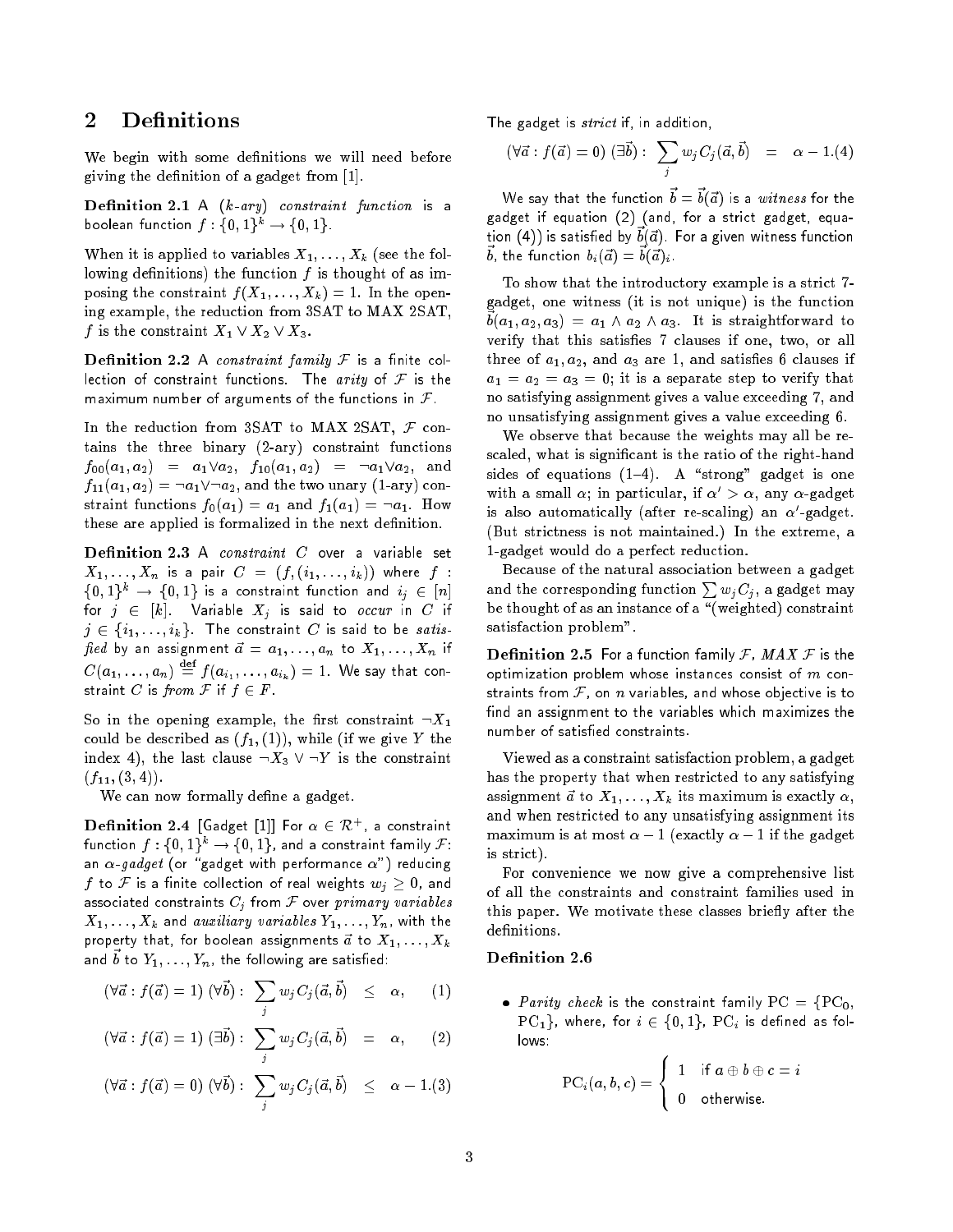$\bullet$  Respect of monomial basis check is the constraint family  $\text{RMBC} = \{ \text{RMBC}_{ij} | i, j \in \{0, 1\} \}$ , where

$$
\text{RMBC}_{ij}(a, b, c, d) = \left\{ \begin{array}{ll} 1 & \text{if } a = 0 \text{ and } b = c \oplus i \\ 1 & \text{if } a = 1 \text{ and } b = d \oplus j \\ 0 & \text{otherwise.} \end{array} \right.
$$

 $\mathrm{RMBC}_{00}$  may be thought of as the test  $(c,d)|a|=b,$  $\mathrm{RMBC}_{01}$  as the test  $(c, \neg d)|a| \, \doteq \, b$ ,  $\mathrm{RMBC}_{10}$  as the test  $(\neg c, d)|a| \ = \ b$  and  $\mathrm{RMBC}_{11}$  as the test  $(c, d)|a| = \neg b$ .

- $\bullet$  For any  $k > 1$ , Exactly-k-SAT is the constraint family  $EkSAT = {f : {0,1}<sup>k</sup> \rightarrow {0,1} : |{d : f(d) =}$  $0\}| = 1\}$ , that is, the set of k-ary *disjunctive* constraints.
- $\bullet\,$  For any  $k\geq 1,\, k\,$  -SAT is the constraint family  $k\,\mathrm{SAT}$  $=\bigcup_{l\in[k]}$  ElSAT.
- $\bullet$   $\,SA\,T$  is the constraint family  $\mathrm{SAT}=\bigcup_{l\geq 1}\mathrm{E} l\mathrm{SAT}$
- $\bullet$  3-Conjunctive SAT is the constraint family 3ConjSAT  $=\{f_{000}, f_{100}, f_{110}, f_{111}\}$ , where:
	- 1.  $f_{000}(a, b, c) = a \wedge b \wedge c$ .
	- 2.  $f_{001}(a, b, c) = a \wedge b \wedge \neg c$
	- 3.  $f_{011}(a, b, c) = a \wedge \neg b \wedge \neg c$
	- 4.  $f_{111}(a, b, c) = \neg a \land \neg b \land \neg c$
- $\bullet$   $CUT$  is the constraint function  $\mathrm{CUT}\,:\,\{0,1\}^2\,\rightarrow\,1$  $\{0,1\}$  with  $\mathrm{CUT}(a,b)=a\oplus b$ .
- $\bullet$  DICUT is the constraint function DICUT :  $\{0,1\}^2$  $\rightarrow \{0, 1\}$  with  $\mathrm{DICUT}(a, b) = \neg\, a \wedge b$ .
- $\bullet$  2CSP is the constraint family consisting of all 16 binary functions, i.e.  $2CSP = \{f : \{0, 1\}^2 \to \{0, 1\}\}.$

Table 1 summarizes the gadgets found in this paper. The gadget reduces a function  $f$  (called source) to a family  $F$  (called target). The above list of constraint families includes both sources and targets of reductions.

Our interest in the function families PC and RMBC comes from the following theorem of [1].

**Theorem 2.7** [1] For any family  $F$ , if there exists an  $\alpha_1$ -gadget reducing every function in PC to  ${\mathcal F}$  and an  $\alpha_2$ -gadget reducing every function in RMBC to  $\mathcal F$ , then for any <sup>&</sup>gt; 0, MAX <sup>F</sup> is hard to approximate to within  $1 - \frac{1}{6\alpha_1+4\alpha_2} + \gamma$ 

Thus using CUT, DICUT, 2CSP, EkSAT and kSAT as the target of reductions shows the hardness of MAX CUT, MAX DICUT, MAX 2CSP, MAX EkSAT and MAX kSAT respectively, and minimizing the value of  $\alpha$  in the gadgets gives better hardness results.

We also use 2SAT as a target to obtain new approximation algorithms for the source (by a reduction to MAX 2SAT and using the algorithm of [3] to approximate this problem). The two families reduced to 2SAT in this way are 3SAT and 3ConjSAT.

### 3 The Basic Procedure

In this section we shall illustrate our technique by constructing a gadget reducing  $PC_0$  to 2SAT.

The key aspect of making the gadget search spaces finite is to limit the number of auxiliary variables, by showing that duplicates (in a sense to be clarified) can be eliminated by means of proper substitutions.

Let  $f$  be a  $k$ -ary function with  $s$  satisfying assignments  $a^{(-)}$ , ...,  $a^{(-)}$ . For a gadget I with n auxiliary variables reducing f to a family  $F$ , an extended witness of I' is a  $s \times (n + k)$  matrix  $(c_{ii})$  such that  $c_{ii} = a_i$ <sup>1</sup> <sup>j</sup> for  $j \leq k$ , and  $c_{ij} = o_{j-k}(a^{i+j})$  otherwise, where  $o$  is a witness of  $\Gamma$ .

Lemma 3.1 If an  $\alpha$ -gadget  $\Gamma$  reducing  $f$  to an  $r$ -ary family  ${\mathcal F}$  has an extended witness with  $r{+}1$  equal columns, and at least one column corresponds to an auxiliary variable, then there is an  $\alpha$ -gadget  $1^-$  using one fewer auxiliary variable. If  $\bf I'$  is strict, so is  $\bf I'$  .

*Proof*: Let  $(c_{ij})$  be the extended witness claimed in the hypothesis, let  $i_1, \ldots, i_r, i_{r+1}$  be indices of equal columns of  $(c_{ij})$ , and assume without loss of generality that  $i_{r+1} > k$ . We wish to show that we can obtain a new  $\alpha$ -gadget by replacing occurrences of  $X_{i_{r+1}}$  $\ldots$  . For any  $\ldots$  , and  $\ldots$  any constraint  $\sigma$  of  $\sigma$ , and  $\sigma$  $red(C)$  as follows. If  $X_{i_{r+1}}$  does not occur in C, then  $red(C) = C$ . Otherwise, since at most r variables occur in C, it follows that  $X_{i_h}$  does not occur in C for some  $h \in [k]$ . Then, we define  $red(C)$  as the constraint obtained from C by replacing the occurrence of  $X_{i_{r+1}}$  by an occurrence of  $X_{i_h}$ . If  $\Gamma = (C_1, \ldots, C_m, w_1, \ldots, w_m)$ , then define a new gadget  $\Gamma = (rea(C_1), \ldots,rea(C_m))$  $w_1, \ldots, w_m$ ). Correspondingly, let  $v(a)$  be identical to  $b(a)$  but with  $b_{i_{r+1}}$  eliminated. I has  $n-1$  auxiliary variables ( $X_{i_{r+1}}$  never occurs in  $\Gamma$  ). By construction,  $\Gamma(a, b'(a)) \equiv \Gamma(a, b(a))$ , so  $\Gamma$  satisfies the gadgetdefining equation (2). (Similarly, for strict gadgets  $\Gamma$ ,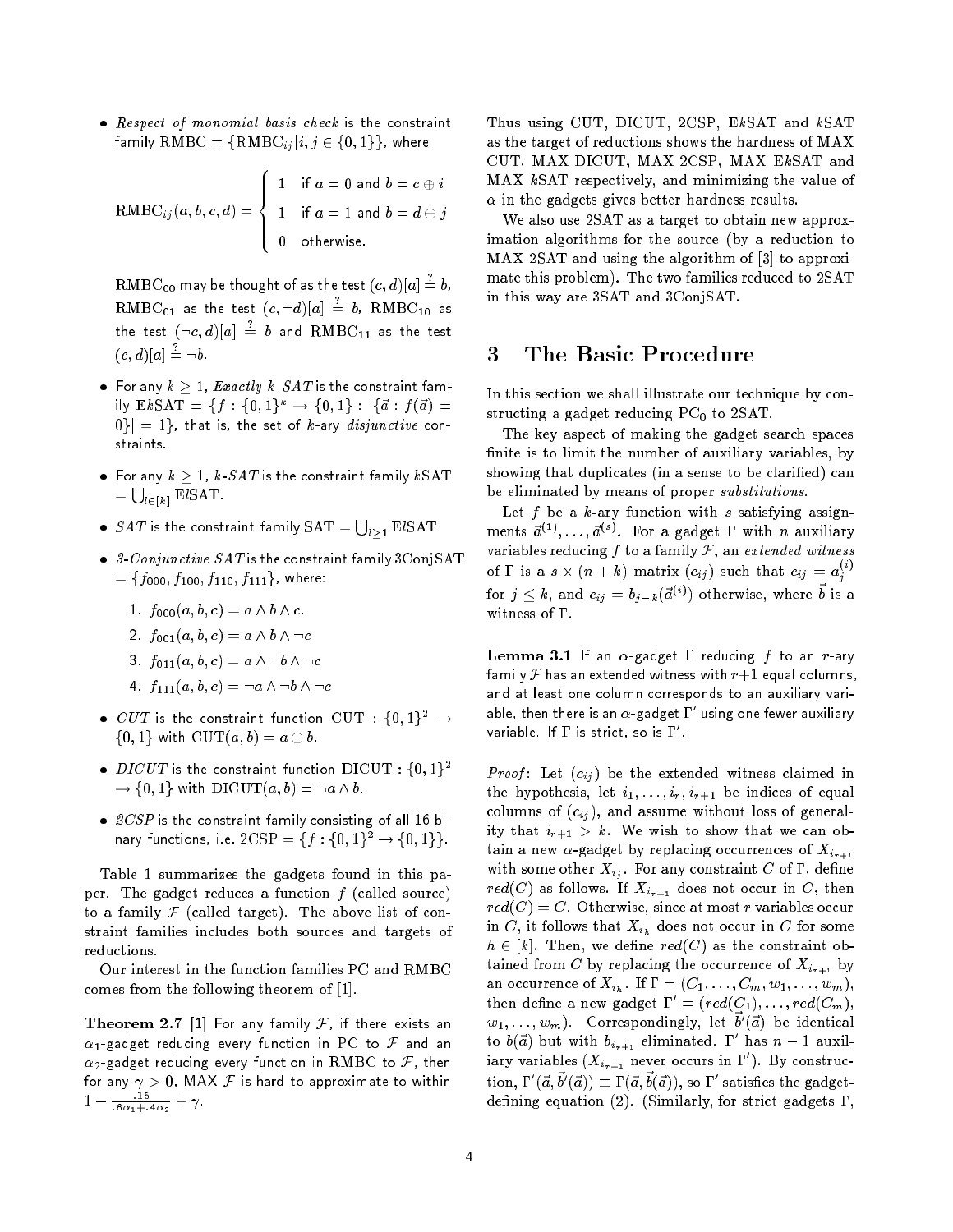| source $f \longrightarrow$ target $\mathcal F$         | our $\alpha$ was |                |
|--------------------------------------------------------|------------------|----------------|
| $3SAT \rightarrow 2SAT$                                | 3.5              | $\overline{7}$ |
| $3\text{ConjSAT} \longrightarrow 2\text{SAT}(\dagger)$ | $\overline{4}$   |                |
| $PC \longrightarrow 3SAT$                              | 4                | $\overline{4}$ |
| $PC \longrightarrow 2SAT$                              | 11               | 11             |
| $PC \longrightarrow 2CSP$                              | 5                | 11             |
| $PC_0 \longrightarrow$ CUT( $\ddagger$ )               | 8                | 10             |
| $PC_0 \longrightarrow DICUT$                           | 6.5              |                |
| $PC_1 \longrightarrow CUT(1)$                          | 9                | 9              |
| $PC_1 \longrightarrow DICUT$                           | 6.5              |                |
| $RMBC \longrightarrow 2CSP$                            | 5                | 11             |
| $RMBC \longrightarrow 3SAT$                            | $\overline{4}$   | $\overline{4}$ |
| $RMBC \longrightarrow 2SAT$                            | 11               | 11             |
| $RMBC_{00} \longrightarrow \text{CUT(1)}$              | 8                | 11             |
| $RMBC_{00} \longrightarrow DICUT$                      | 6                |                |
| $RMBC_{01} \longrightarrow \text{CUT(1)}$              | 8                | 12             |
| $RMBC_{01} \longrightarrow DICUT$                      | 6.5              |                |
| $RMBC_{10} \longrightarrow \text{CUT(1)}$              | 9                | 12             |
| $RMBC_{10} \longrightarrow DICUT$                      | 6.5              |                |
| $RMBC_{11} \longrightarrow \text{CUT(1)}$              | 9                | 12             |
| $RMBC_{11} \longrightarrow DICUT$                      | 7                |                |

Table 1: All gadgets described are provably optimal, and strict. The sole exception  $($ f) is the best possible strict gadget; there is a non-strict 3-gadget. All previous results quoted are interpretations of the results in [1], except the gadget reducing 3SAT to 2SAT, which is due to [4], and the gadget reducing PC to 3SAT, which is folklore. The gadgets marked with  $($  $\dagger)$  are not strictly reductions to CUT; see Section 4.1.

0 satises (4)). Also, the range of the universal quantification for  $1$  , is smaller than that for  $1$  , therefore  $1^\circ$ satisfies inequalities (1) and (3).  $\Box$ 

**Definition 3.2** For a constraint f, call two variables  $a_{i'}$ and  $a_i$  distinct if there exists an assignment  $\vec{a}$ , satisfying f, for which  $a_{i'} \neq a_{i'}$ .

Corollary 3.3 Suppose  $f$  is a constraint on  $k$  variables,

with  $s$  satisfying assignments and  $\kappa$  distinct variables. If there is an  $\alpha$ -gadget reducing f to an r-ary family F, then there is an  $\alpha$ -gadget with at most  $rz^* - \kappa^-$  auxiliary variables.

If there is a strict  $\alpha$ -gadget reducing  $f$  to  $\mathcal F$ , then there is a strict  $\alpha$ -gadget with at most  $r2^z = k$  auxiliary variables.

 $Proof:$  In the first case, the domain of the witness function b is  $\{a : f(a) = 1\}$ , a set of cardinality s, so an extended witness has <sup>s</sup> rows, and the number of distinct columns is at most  $2<sup>s</sup>$ . If there are more than  $r+1$  equal columns, and not all of them correspond to primary variables, then we can eliminate one auxiliary variable as per the preceding lemma; thus no more than  $rz - k$  auxiliary variables are required.

For strict gadgets the proof is identical, except that the domain of the witness function b is  $a \in \{0, 1\}^{\infty}$ . Here the <sup>k</sup> primary variables are all distinct, since the domain considered is that of all assignments.  $\Box$ 

Note that further reductions in the number of auxiliary variables are often possible. In the proof of Lemma 3.1 we used substitutions whenever there were  $r + 1$ equal columns. Indeed, for constraint families like 3SAT we can make substitutions whenever there are two equal columns, since there is the possibility to replace an (illegal) constraint like  $(X_1 \vee X_1 \vee X_3)$  by a legal constraint  $(X_1 \vee X_3)$ . In general this is possible if the target of the reduction is a family with a property that we name by analogy with the terminology for matroids:

**Definition 3.4** A constraint family  $F$  is hereditary if for any  $f_i(\bm{A}_1, \dots, \bm{A}_{n_i}) \in \mathcal{F}$  , and any two indices  $j, j \in$  $[n_i]$ , the function  $f_i$  when restricted to  $X_j \equiv X_{j'}$  and considered as a function of  $n_i - 1$  variables, is identical (up to the order of the arguments) to some other function  $f_{i'} \in \mathcal{F} \cup \{0, 1\}$ , where  $n_{i'} = n_i - 1$  (and 0 and 1 denote the constant functions).

Lemma 3.5 If an  $\alpha$ -gadget  $\Gamma$  reducing  $f$  to a hereditary family  $F$  has a witness function for which two auxiliary variables are identical (i.e.  $b_{i'}(\cdot) \equiv b_{i}(\cdot)$ ), or if an auxiliary variable is identical to a primary variable  $(b_{i'}(\vec{a}) \equiv a_i)$ then there is an  $\alpha$ -gadget  $1^-$  using one fewer auxiliary variable. If  $\Gamma$  is strict, so is  $\Gamma$  .

Proof: Similar to the proof of Lemma 3.1, except we use the hereditary property to ensure that the result of substitution is a gadget.  $\Box$ 

If the constraint family allows the complementation of any variable (as for example 2SAT but not CUT or DICUT), then the number of auxiliary variables may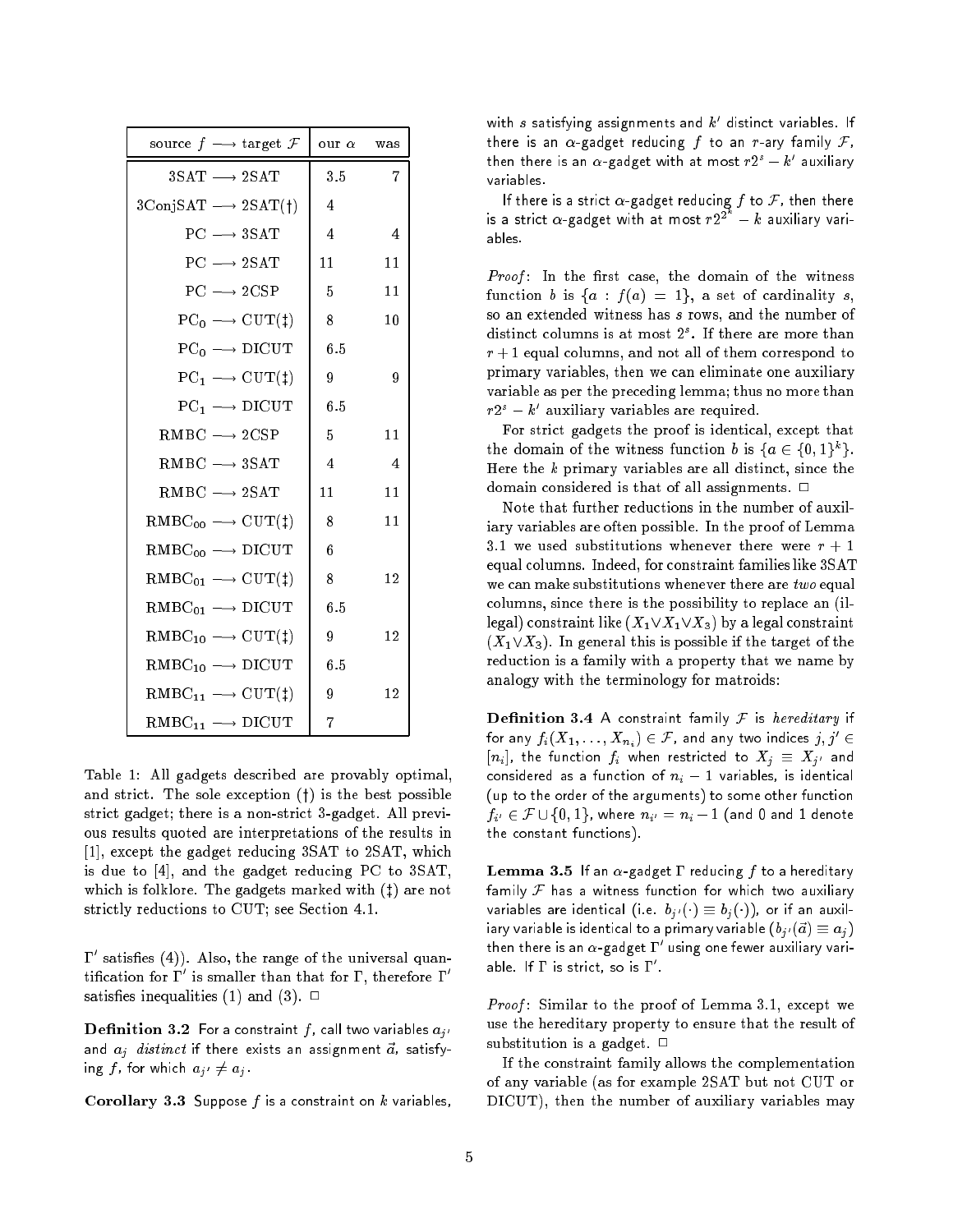be approximately halved: we need only consider witness functions whose value is 1 at least as often as it  $is<sub>0</sub>$ .

**Definition 3.6** A family  $F$  is complementation-closed if it is hereditary and, for any  $f_i(X_1,\ldots,X_{n_i})\in \mathcal{F}$ , and any index  $j \in [n_i]$ , the function  $f_i$  given by  $f_i(\bm{X}_1, \ldots, \bm{X}_{n_i})$  $= f_i(X_1,\ldots,X_{j-1}, \neg X_j, X_{j+1}, \ldots, X_{n_i})$  is contained in  $\mathcal{F}$ 

Notice that for a complementation-closed family  $\mathcal{F},$ the hereditary property implies that if  $f_i(X_1, \ldots, X_{n_i})$ is contained in  $\mathcal F$  then so is the function  $f_i$  restricted to  $\bm{\Lambda}_j \equiv \bm{\Box}\bm{\Lambda}_{j'}$  for any two distinct indices  $j, j\,\in\lceil n_i\rceil.$  This guarantees that we can make substitutions even if two columns in the (extended) witness are complements of each other. To sum up, we have the following result.

**Lemma 3.7** Suppose  $f$  is a constraint on  $k$  variables, with  $s$  satisfying assignments and  $k'\leq k$  variables distinct even under complementation. If there is an  $\alpha$ -gadget reducing  $f$  to a hereditary (respectively, complementationclosed) constraint family  $\mathcal F$ , then there is an  $\alpha$ -gadget with at most  $2^s - k$  (respectively,  $2^s - k$  ) auxiliary variables

In some cases (e.g. 2SAT but not CUT), there is also no need to consider witness functions which are identically 0 or identically 1. (Clauses in which their corresponding auxiliary variables appear can be replaced by shorter clauses eliminating those variables.)

The previous discussion means that if we are looking for an  $\alpha$ -gadget reducing PC<sub>0</sub> to 2SAT with the minimum value of  $\alpha$ , then we can restrict our search to gadgets over at most 7 variables. Over 7 variables, 2 7+ 4  $72$  $\mathcal{L}$ C1; : : : ; C98. A gadget over 7 variables can thus be identified with the vector  $(w_1, \ldots, w_{98})$  of the weights of the constraints. Since in [1] it is shown that an 11 gadget exists reducing  $PC_0$  to 2SAT, it follows that in an optimum gadget no constraint will have a weight larger than 11. If we were allowed only integer weights over the constraints, then an optimum gadget could be found by exhaustive search over a space of  $12^{98}$ elements. Allowing real weights over the constraints makes the search space infinite, yet we can use linear programming to find an optimum gadget quite efficiently. Consider the following linear program with  $64 + 4 + 64 = 132$  constraints over 99 variables:

minimize  $\alpha$  (LP1)

subject to

$$
(\forall \vec{a} : PC_0(\vec{a}) = 1) (\forall b) : \sum_j w_j C_j(\vec{a}, b) \leq \alpha
$$
  

$$
(\forall \vec{a} : PC_0(\vec{a}) = 1) : \sum_j w_j C_j(\vec{a}, \vec{b}(\vec{a})) = \alpha
$$
  

$$
(\forall \vec{a} : PC_0(\vec{a}) = 0) (\forall \vec{b}) : \sum_j w_j C_j(\vec{a}, \vec{b}) \leq \alpha - 1
$$
  

$$
\alpha \geq 0
$$
  

$$
(\forall j \in [98]) : \qquad w_j \geq 0.
$$

In general, any "duplicated" variables can be eliminated from an  $\alpha$ -gadget to give a "simplined"  $\alpha$  -gadget  $(\alpha\ < \alpha)$ , and the  $\alpha$  -gadget can be associated with its (xed-length) vector of weights.

Theorem 3.8 The weight vector associated with any simplified  $\alpha$ -gadget provides a feasible solution to the associated LP, and conversely any feasible solution to the LP is a weight vector which describes an  $\alpha$ -gadget. An optimal LP solution yields an optimal  $\alpha$ -gadget (one where  $\alpha$ is as small as possible).

In particular, (LP1) has optimal solution  $\alpha = 11$ , proving the optimality of the [1] gadget.

In the remaining sections we give applications of some gadgets and then report their best possible gadgets. All gadgets are computer-constructed unless otherwise noted. Most gadgets are omitted for brevity.

### 4 4 Improved Negative Results

### 4.1 MAX CUT

We begin by showing an improved hardness result for the MAX CUT problem. It is not difficult to see that no gadget per Definition 2.4 can reduce any member of PC to CUT: For any setting of the variables which satisfies equation  $(2)$ , the complementary setting has the opposite parity (so that it must be subject to inequality  $(3)$ , but the values of all the CUT constraints are unchanged (so the gadget's value is still  $\alpha$ , violating  $(3)$ ). Following [1], we generalize the definition:

Definition 4.1 A gadget with auxiliary constant  $\theta$  is a gadget as previously defined, except that  $(1-4)$  are only required to hold when  $Y_1 = 0$ .

To get a hardness result for MAX CUT, we first need the following lemma, which is a very minor modication of a lemma in [1].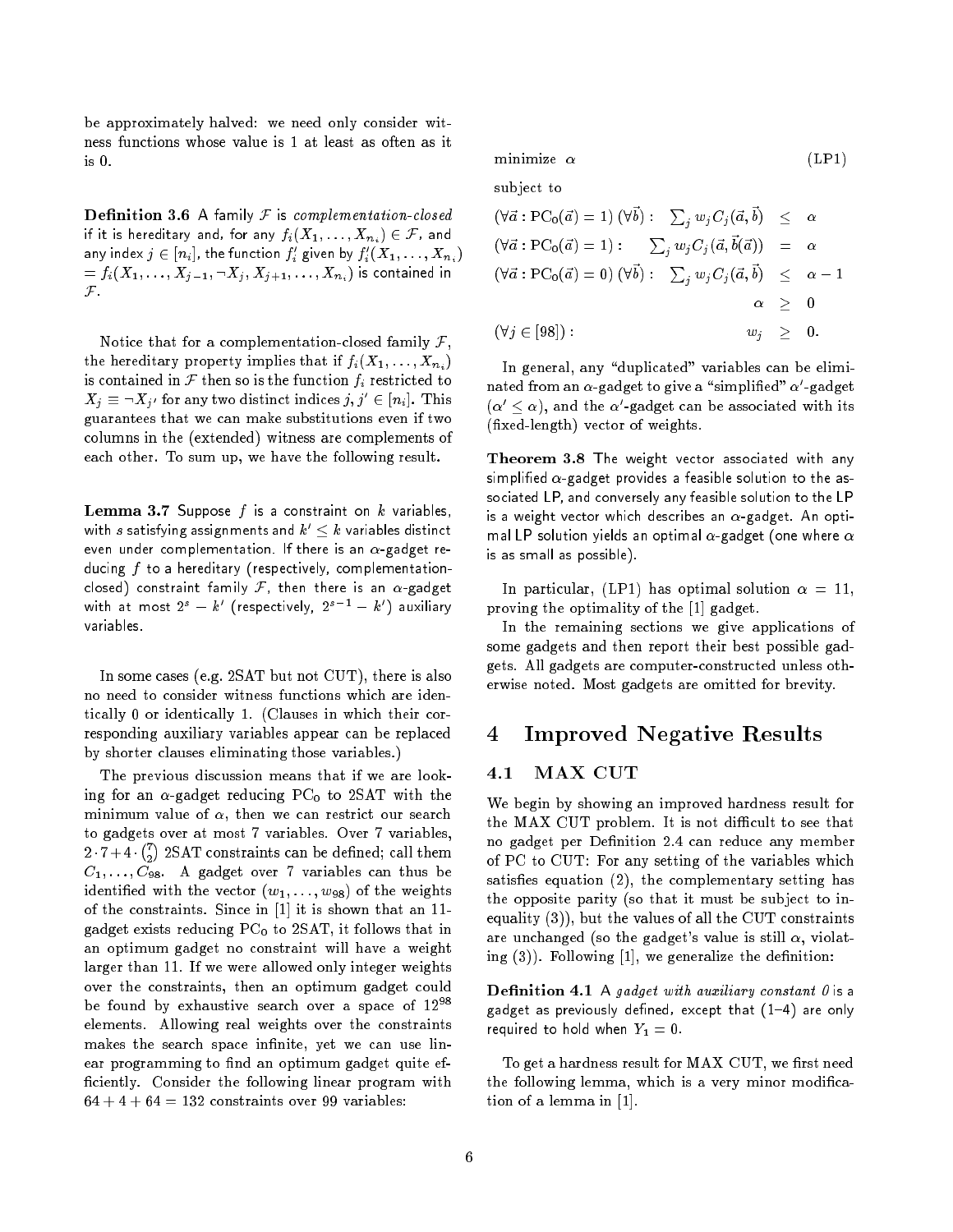

Figure 1: 8-gadget reducing  $PC_0$  to CUT. Every edge has weight .5. The auxiliary variable which is always 0 is labelled 0.

Lemma 4.2 [1] For the constraint family CUT, if there exists an  $\alpha_1$ -gadget with constant 0 reducing every function in PC to CUT and an  $\alpha_2$ -gadget with constant 0 reducing every function in RMBC to CUT, then for any  $\gamma > 0$ , MAX CUT is NP-hard to approximate to within  $1 - \frac{1}{6\alpha_1 + 4\alpha_2} + \gamma$ 

Notice that the CUT constraint family is hereditary, since identifying the two variables in a CUT constraint yields the constant function 0. Thus by Lemma 3.7, if there is an  $\alpha$ -gadget with constant 0 reducing PC<sub>0</sub> to CUT, then there is an  $\alpha$ -gadget with at most 13 auxiliary variables (16 variables in all). Only  $\binom{16}{5}$ 120 CUT constraints are possible on 16 variables. Since we only need to consider the cases when  $Y_1 = 0$ , we can construct a linear program as above with  $2^{16-1} + 4 =$ 32,772 constraints to find the optimal  $\alpha$ -gadget with constant  $0$  reducing  $PC_0$  to CUT. A linear program of the same size can similarly be constructed to find a gadget with constant  $0$  reducing  $PC<sub>1</sub>$  to CUT.

Lemma 4.3 There exists an 8-gadget with constant 0 reducing  $PC_0$  to  $CUT$ , and it is optimal and strict. There exists a 9-gadget reducing  $PC_1$  to  $CUT$ , and it is optimal and strict.

The  $PC_0$  gadget is shown in Figure 1. It turns out that we cannot apply exactly the technique above to find an optimal gadget that reduces  $RMBC_{00}$  to CUT. Since there are 8 satisfying assignments to the 4 variables of the  $RMBC_{00}$  constraint, by Lemma 3.7, we would need to consider  $2^8-4 = 252$  auxiliary variables, leading to a linear program with  $2^{252} + 8$  constraints, which is somewhat beyond the capacity of current computers.

To overcome this difficulty, we observe that for the RMBC<sub>00</sub> function when  $a_1 = 0$ , the value of  $a_4$  is irrelevant, and when  $a_1 = 1$ , the value of  $a_3$  is irrelevant. Thus we consider only restricted witness functions for which  $v(0, u_2, u_3, 0) = v(0, u_2, u_3, 1)$  and  $v(1, u_2, 0, u_4) =$  $v(1, u_2, 1, u_4)$ . It is not a *priori* obvious that a gauget with a witness function of this form exists, but we assume for the moment that such a gadget does exist. Following the proof of Lemma 3.7, we note that the size of the domain of a restricted witness function is now 4 (instead of 8). Thus if an  $\alpha$ -gadget with constant 0 and the restricted witness function exists, an  $\alpha$ -gadget with constant 0 and at most 2<sup>4</sup> auxiliary variables exists. Noting that we can identify auxiliary variables identical to  $a_1$  or  $a_2$ , we can consider gadgets with at most 14 auxiliary variables. We can then create a linear program with  $\binom{18}{2}$  $)= 153$  variables and  $2^{18-1}+8 = 131,080$ constraints. The result of the linear program is the following.

Lemma 4.4 There exist 8-gadgets with constant 0 reducing  $RMBC_{00}$  and  $RMBC_{01}$  to CUT. There exist 9gadgets reducing  $\text{RMBC}_{10}$  and  $\text{RMBC}_{11}$  with constant 0 to CUT. All are optimal and strict.

Notice that since we used a restricted witness function, the linear program does not prove that the gadgets are optimal. In order to prove the optimality of our gadget we ran a different linear program. This time we pick only a subset of the constraints arising from part  $(2)$  of the definition of a gadget. We restrict our attention to only four of the accepting configurations. For the case of  $RMBC_{00}$ , these were 0100, 1001, 1010 and 0111. It is clear that since the linear program arising from this has fewer constraints, its solution provides a lower bound on the performance of the gadget reducing  $RMBC_{00}$  to CUT with constant 0. Luckily, it turns out that the lower bound obtained in this way equaled the performance of the gadget, thus providing a proof of optimality. In fact, this "under-constrained" LP also produced a valid gadget (more luck!), so the restricted-witness-function trick was not needed after all.<sup>3</sup>

The two lemmas imply the following theorem.

Theorem 4.5 For every  $\gamma > 0$ , MAX CUT is hard to approximate to within  $59/60 + \gamma \approx .983$  In particular,  $MAX$  CUT is hard to approximate to within  $60/61$ .

<sup>&</sup>lt;sup>3</sup>The optimum objective function value of a LP is of course unique but in general the corresponding primal (and dual) solutions are not unique. We have observed most or all of our LP's producing different solutions - different optimal gadgets. For this lower-bounding LP, it is possible that a different solution would not happen to produce a gadget.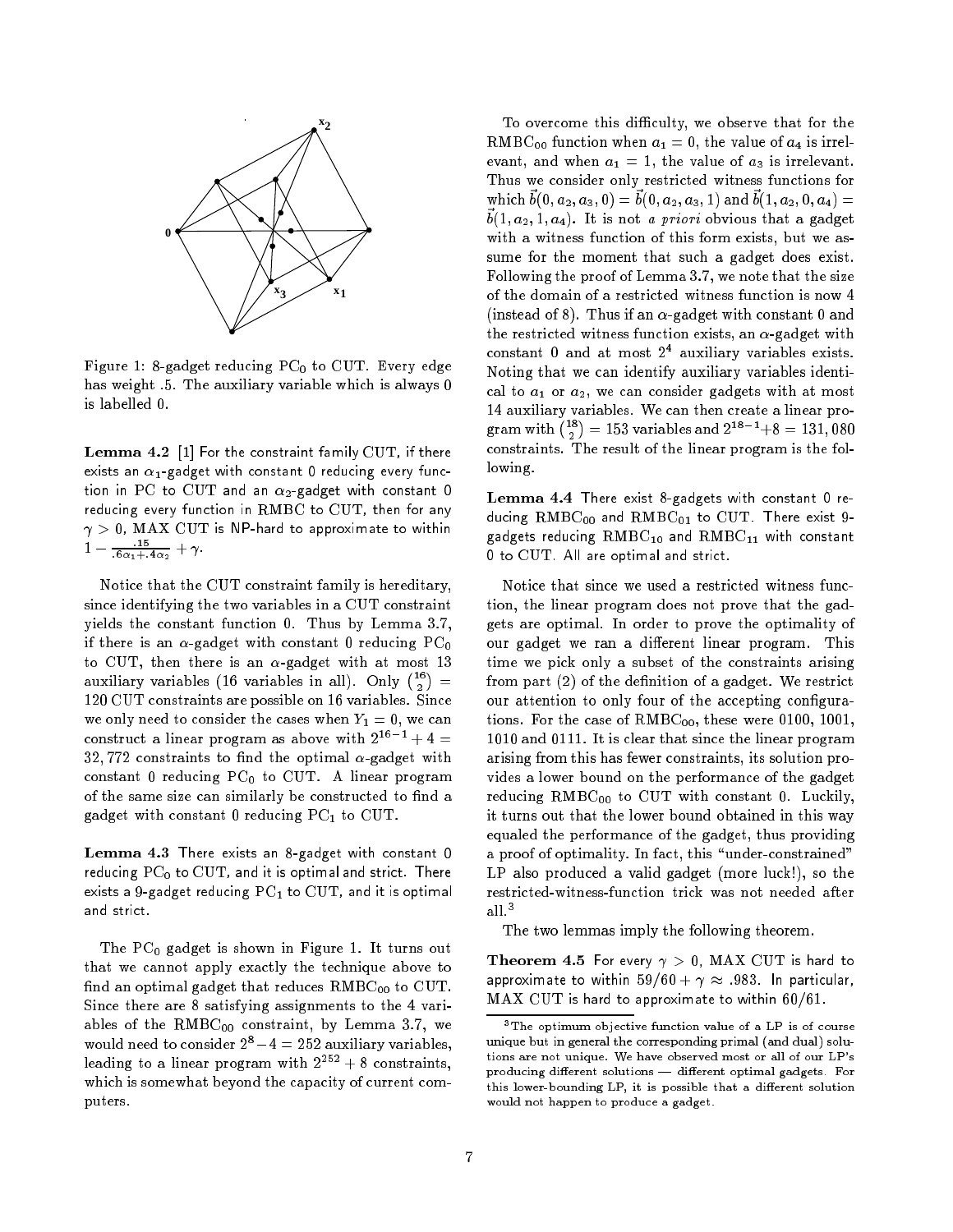

Figure 2: 8-gadget reducing  $PC_0$  to DICUT. Edges have weight 1 except when marked otherwise.

### 4.2 MAX DICUT

An analysis similar to that above leads to linear programs generating gadgets reducing members of PC and RMBC to DICUT. The only difference is that in this case we do not need gadgets with a constant.

**Lemma 4.6** There exist 6.5-gadgets reducing  $PC_0$  and  $PC<sub>1</sub>$  to  $DICUT$ , and they are optimal and strict.

The  $PC_0$  gadget is shown in Figure 2.

**Lemma 4.7** There exists a 6-gadget reducing  $\text{RMBC}_{00}$ to  $\text{DICUT}, 6.5$ -gadgets reducing  $\text{RMBC}_{01}$  and  $\text{RMBC}_{10}$ to  $DICUT$  and a 7-gadget reducing  $RMBC_{11}$  to  $DICUT$ . All are optimal and strict.

Theorem 4.8 For every  $\gamma > 0$ , MAX DICUT is hard to approximate to within  $131/134 + \gamma \approx .978$ . In particular, MAX DICUT is hard to approximate to within  $44/45$ .

### 4.3 MAX 2-CSP

**Lemma 4.9** There exist 5-gadgets reducing  $PC_0$  and  $PC<sub>1</sub>$  to  $2CSP$ , and they are optimal and strict.

Lemma 4.10 There exist 5-gadgets reducing every constraint function in the family RMBC to 2CSP. All are optimal and strict.

**Theorem 4.11** For every  $\gamma > 0$ , MAX 2CSP is hard to approximate to within .97 +  $\gamma$ . In particular, MAX 2CSP is hard to approximate to within  $33/34$ .

MAX 2CSP can be approximated within .859 [3]. The above theorem has implications for probabilistically checkable proofs. Using the well-known reduction from constraint satisfaction problems to probabilistically checkable proofs, Theorem 4.11 implies that constants c and s exist such that  $NP \subseteq PCP_{c,s}[log, 2]$ and  $c/s > 34/33$ . The previously known gap between the completeness and soundness achievable reading two bits was  $74/73$  [1].

### 5 5 Interlude: Methodology

Despite the seeming variety, all gadgets in this paper were computed by a single APL2 program (calling OSL to solve the constructed LP). The source function  $f$  is specified explicitly, by a small program. Capitalizing on regularities of the problems of interest, the target family  $F$  is specified by an underlying function (e.g. disjunction) applied within all clauses of specified length and symmetries (ordered or unordered; variable complementation permitted or prohibited).

Selected assignments are specified explicitly. They define the extended witness function, from which duplicates (under the specied symmetries) are removed. The witness function is equivalent to the auxiliary variables' identities. Re-iterating previous points, selecting of all accepting assignments will produce a gadget, selecting of all assignments will produce a strict gadget, and selecting a subset of these assignments will produce a lower bound and  $-$  with luck  $-$  a valid gadget. Use of a "don't-care" state (in lieu of  $0$  or 1) in selected assignments guarantees a gadget (if the LP is feasible), but not optimality. To illustrate, the most complex gadget specication was that for the reduction from  $RMBC_{00}$  to CUT, whose input was

 $(0,0)'BU',0)$  RMBC00 MAKE  $\neq (00^*0)(011^*)(10^*0)(11^*1)$ .

Evaluating all assignments to the primary and auxiliary variables defines the inequality constraints of the LP, while witness assignments define the equality constraints. After the LP is constructed and solved, an independent verification step confirms the gadget's validity, performance, and strictness.

Complete run times for the hardest gadgets described in this paper were in the range of a half hour on an RS/6000 workstation, with memory usage of 500MB or so. The easiest half-dozen gadgets can be run on a ThinkPad in seconds.

### 6 6 Improved Positive Results

In this section we show that we can use gadgets to improve approximation algorithms. In particular, we look at MAX 3SAT, and a variation, MAX 3ConjSAT, in which each clause is a conjunction (rather than a disjunction) of three literals. An improved approximation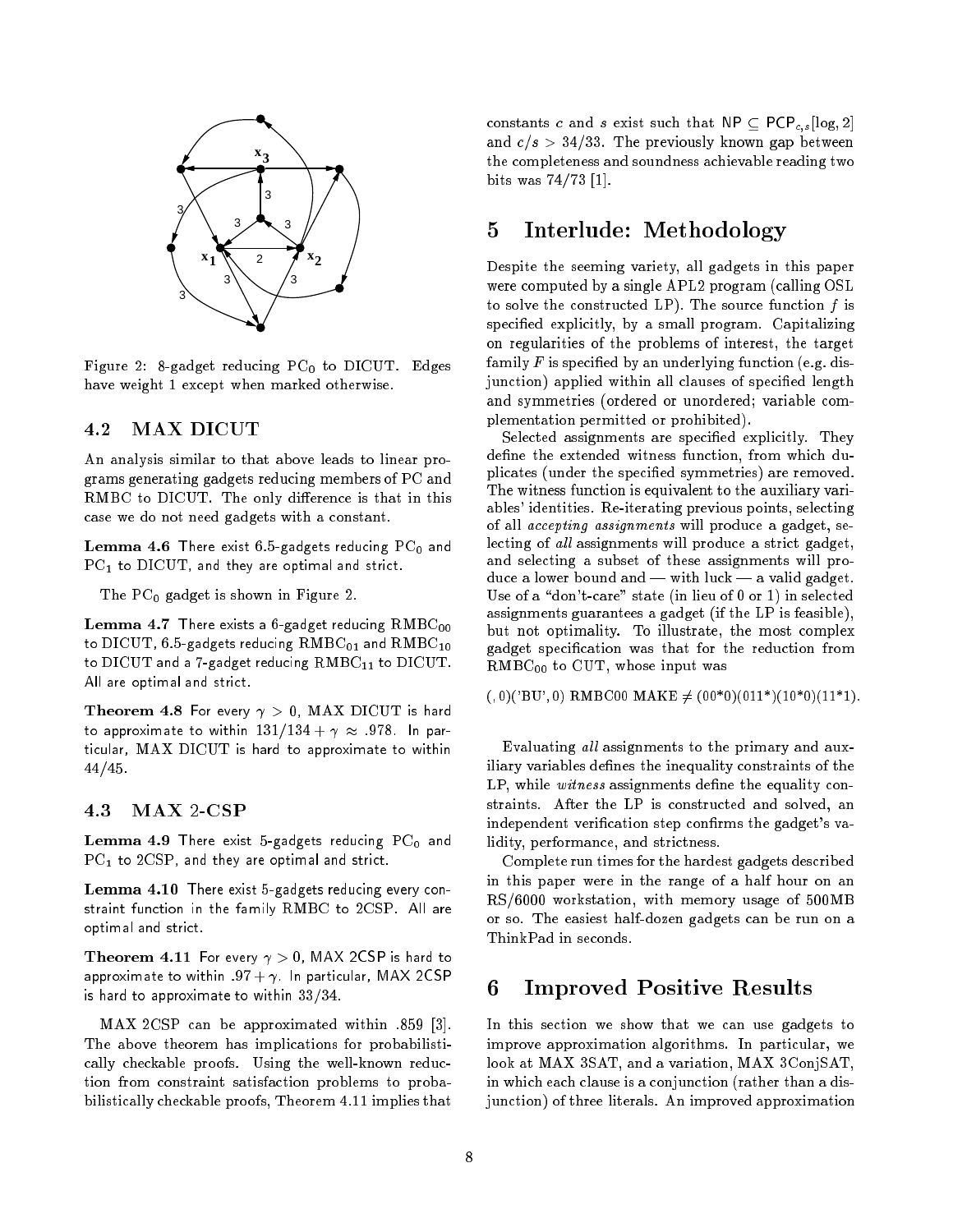algorithm for the latter problem leads to improved results for probabilistically checkable proofs in which the verifier examines only 3 bits. Both of the improved approximation algorithms rely on strict gadgets reducing the problem to MAX 2SAT. We begin with some notation.

**Definition 6.1** A  $(\beta_1, \beta_2)$ -approximation algorithm for MAX 2SAT is an algorithm which receives as input an instance with unary clauses of total weight  $m_1$  and binary clauses of total weight  $m_2$ , and two reals  $u_1 \leq m_1$  and  $u_2 \leq m_2$ , and produces reals  $s_1 \leq u_1$  and  $s_2 \leq u_2$  and an assignment satisfying clauses of total weight at least  $\beta_1s_1+\beta_2s_2$  If there exists an optimum solution that satisfies unary clauses of weight no more than  $u_1$  and binary clauses of weight no more than  $u_2$ , then there is the guarantee that no assignment satisfies clauses of total weight more than  $s_1 + s_2$ .

That is, supplied with a pair of "upper bounds"  $u_1, u_2$ , a  $(\beta_1, \beta_2)$ -approximation algorithm produces a single upper bound of  $s_1 + s_2$ , along with an assignment respecting a lower bound of  $\beta_1 s_1 + \beta_2 s_2$ .

**Lemma 6.2** [3] There exists a polynomial-time  $(.976, ...)$ :931) approximation algorithm for MAX 2SAT.

#### $6.1$ MAX 3SAT

In this section we show how to derive an improved approximation algorithm for MAX 3SAT. By restricting techniques in [6] from MAX SAT to MAX 3SAT and using a :931-approximation algorithm for MAX 2SAT due to Feige and Goemans [3], one can obtain a :7704 approximation algorithm for MAX 3SAT. The basic idea of [6] is to reduce each clause of length 3 to the three possible subclauses of length 2, give each new length-2 clause one-third the original weight, and then apply an approximation algorithm for MAX 2SAT. This approximation algorithm is then "balanced" with another approximation algorithm for MAX 3SAT to obtain the result. Here we show that by using a strict gadget to reduce 3SAT to MAX 2SAT, a good  $(\beta_1, \beta_2)$ approximation algorithm for MAX 2SAT leads to a :801-approximation algorithm for MAX 3SAT.

**Lemma 6.3** If for every  $f \in \text{ESSAT}$  there exists a strict  $\alpha$ -gadget reducing f to 2SAT, there exists a  $(\beta_1, \beta_2)$ approximation algorithm for MAX 2SAT, and  $\alpha \geq 1 +$  $\cdots$  $2(1-\beta_2)$ , then there exists a polynomial and algorithm for

$$
\rho = \frac{1}{2} + \frac{(\beta_1 - 1/2)(3/8)}{(\alpha - 1)(1 - \beta_2) + (\beta_1 - \beta_2) + (3/8)}.
$$

**Lemma 6.4** For every function  $f \in \text{ESSAT}$ , there exists a strict (and optimal) 3.5-gadget reducing  $f$  to 2SAT.

Combining Lemmas  $6.2, 6.3$  and  $6.4$  we get a  $.801$ approximation algorithm.

Theorem 6.5 MAX 3SAT has a polynomial-time .801approximation algorithm.

#### MAX 3-CONJ SAT 6.2

We now turn to the MAX 3ConjSAT problem.

**Lemma 6.6** If for every  $f \in 3$ ConjSAT there exists a strict  $(\alpha_1 + \alpha_2)$ -gadget reducing f to 2SAT composed of  $\alpha_1$  length-1 clauses and  $\alpha_2$  length-2 clauses, and there exists a  $(\beta_1, \beta_2)$ -approximation algorithm for MAX 2SAT, then there exists a  $\rho$ -approximation algorithm for MAX 3ConjSAT with

$$
\rho = \frac{\frac{1}{8}\beta_1}{\frac{1}{8} + (1 - \alpha_1)(\beta_1 - \beta_2) + (1 - \beta_2)(\alpha_1 + \alpha_2 - 1)}
$$

provided  $\alpha_1 + \alpha_2 > 1 + 1/8(1 - \beta_2)$ .

The proof is similar to that of Lemma 6.3 and omit-

**Lemma 6.7** For any  $f \in 3$ ConjSAT there exists a strict (and optimal) 4-gadget reducing  $f$  to 2SAT. The gadget is composed of one length-1 clause and three length-2 clauses.

Theorem 6.8 MAX 3ConjSAT has a polynomial-time .367-approximation algorithm.

It is shown by Trevisan [9] that the above theorem has consequences for  $PCP_{c,s}$ [log, 3]. This is because the computation of the verier in such a proof system can be described by a decision tree of depth 3, for every choice of random string. Further, there is a 1-gadget reducing every function which can be computed by a decision tree of depth  $k$  to  $kConjSAT$ . Thus we get the following corollary for PCP systems using 3 bits of queries.

Corollary 6.9 PCP<sub>c,s</sub>[log, 3]  $\subseteq$  P provided that  $c/s >$ 2:7214.

The previous best trade-off between completeness and soundness for polynomial-time PCP classes was  $c/s > 4$ [9].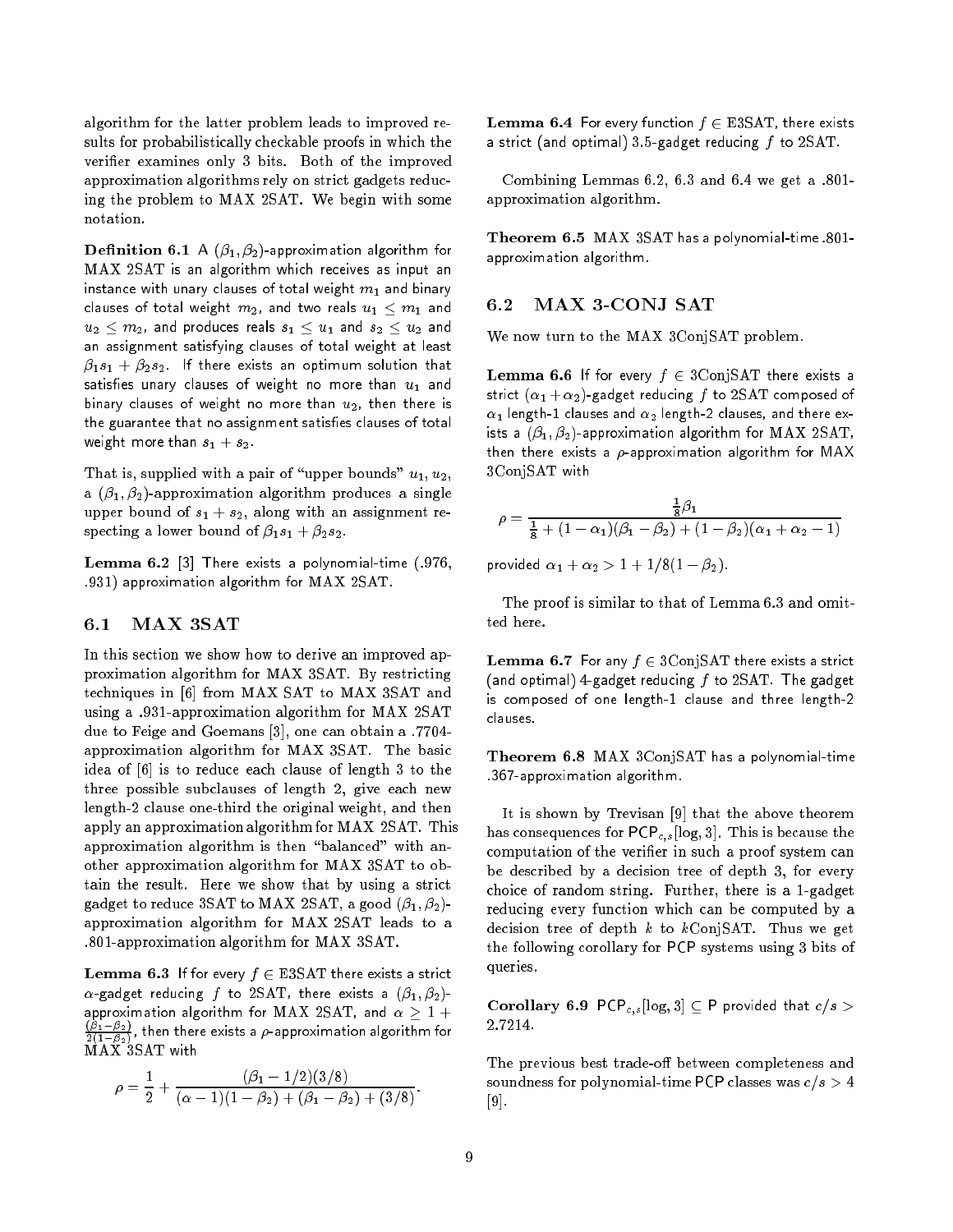#### $\overline{7}$ 7 A Lower Bound from Duality

All the computer-constructed gadgets referred to in the preceding sections come with automatic proofs of optimality: the LP formulation guarantees optimality mathematically, and the equality of the objective values computed for the LP and its dual assures optimality in practice. Here we mention one instance where we can use duality to provide lower bounds on the  $\alpha$  of a gadget even though such a lower bound can not be constructed on a computer, since the target family is infinite.

Theorem 7.1 If  $\Gamma$  is an  $\alpha$ -gadget reducing any member of PC to SAT, then  $\alpha \geq 4$ .

*Proof*: A feasible solution to any LP's dual is a lower bound for the LP. The linear program that finds the best gadget reducing  $PC_0$  to SAT is similar to  $(LP1)$ , the only difference being that a larger number of clauses are considered, namely,  $N = \sum_{i=1}^r {r \choose i} 2^i$ . The dual program is then:

$$
\begin{array}{ll}\n\text{maximize} & \sum_{\vec{a}, \vec{b}: \text{PC}_0(\vec{a}) = 0} y_{\vec{a}, \vec{b}} \quad \text{(DUAL2)}\\
\end{array}
$$

subject to

$$
1 + \sum_{\vec{a}: \text{PC}_0(\vec{a})=1} y_{\vec{a},\vec{b}(\vec{a})} \geq \sum_{\vec{a},\vec{b}} y_{\vec{a},\vec{b}}
$$
  
\n
$$
\forall j \in [N]:
$$
  
\n
$$
\sum_{\vec{a}: \text{PC}_0(\vec{a})=1} \hat{y}_{\vec{a},\vec{b}(\vec{a})} C_j(\vec{a}, \vec{b}(\vec{a})) \leq \sum_{\vec{a},\vec{b}} y_{\vec{a},\vec{b}} C_j(\vec{a}, \vec{b})
$$

 $(yu)$ ,  $y$  $y_{\vec{a},\vec{b}} \geq 0$  $(\forall \vec{a} : PC_0(\vec{a}) = 1)$ :  $\hat{y}_{\vec{a},\vec{b}(\vec{a})} \geq 0.$ 

Consider now the following assignment of values to the variables of (DUAL2) (unspecified values are zero):

$$
(\forall \vec{a} : PC_0(\vec{a}) = 1) \hat{y}_{\vec{a}, \vec{b}(\vec{a})} = \frac{3}{4}
$$
  

$$
(\forall \vec{a} : PC_0(\vec{a}) = 1)(\forall \vec{a}' : d(\vec{a}, \vec{a}') = 1) y_{\vec{a}', \vec{b}(\vec{a})} = \frac{1}{3}
$$

where  $d$  is the Hamming distance between binary sequences. It is possible to show that this is a feasible solution for (DUAL2) and it is immediate to verify that its cost is 4.  $\Box$ 

Note: In a recent breakthrough result, Hastad [7] has shown that MAX PC is hard to approximate to within  $1/2 + \gamma$ , for any  $\gamma > 0$ . The results translate to a surprising threshold of  $7/8 + \gamma$  for the approximability of MAX E3SAT. Using the gadgets constructed here, he can also translate this into improved hardness results of  $16/17 + \gamma$  and  $12/13 + \gamma$  for MAX CUT and MAX DICUT respectively.

### Acknowledgements

We thank Pierluigi Crescenzi and Oded Goldreich for several crucial discussions and suggestions, and John Forrest and David Jensen for their assistance in efficiently solving large linear programs.

### References

- [1] M. Bellare, O. Goldreich, and M. Sudan. Free bits, PCPs and non-approximability  $-$  towards tight results (version 3). Technical Report TR95- 024, Electronic Colloquium on Computational Complexity, Jan. 1996. See http://www.eccc .uni-trier.de/eccc/.
- [2] P. Crescenzi, R. Silvestri, and L. Trevisan. To weight or not to weight: Where is the question? In Proc. of the Fourth Israel Symposium on Theory of Computing and Systems, pages 68-77, 1996.
- [3] U. Feige and M. X. Goemans. Approximating the value of two prover proof systems, with applications to MAX 2SAT and MAX DICUT. In Proc. of the Third Israel Symposium on Theory of Computing and Systems, pages 182-189, 1995.
- [4] M. Garey, D. Johnson, and L. Stockmeyer. Some simplified NP-complete graph problems. Theoretical Comput. Sci., 1:237-267, 1976.
- [5] M. X. Goemans and D. P. Williamson. New 3/4 approximation algorithms for the maximum satisfiability problem. SIAM Journal on Discrete  $Mathematics, 7:656-666, 1994.$
- [6] M. X. Goemans and D. P. Williamson. Improved approximation algorithms for maximum cut and satisfiability problems using semidefinite programming. Journal of the  $ACM$ , 42:1115-1145, 1995.
- [7] J. Hastad. Unpublished manuscript, 1996.
- [8] T. Ono, T. Hirata, and T. Asano. An approximation algorithm for MAX 3SAT. To appear in  $Scan$ dinavian Workshop on Algorithm Theory., 1996.
- [9] L. Trevisan. Positive linear programming, parallel approximation, and PCPs. To appear in European Symposium on Algorithms, 1996.
- [10] M. Yannakakis. On the approximation of maximum satisfiability. Journal of Algorithms, 17:475-502, 1994.